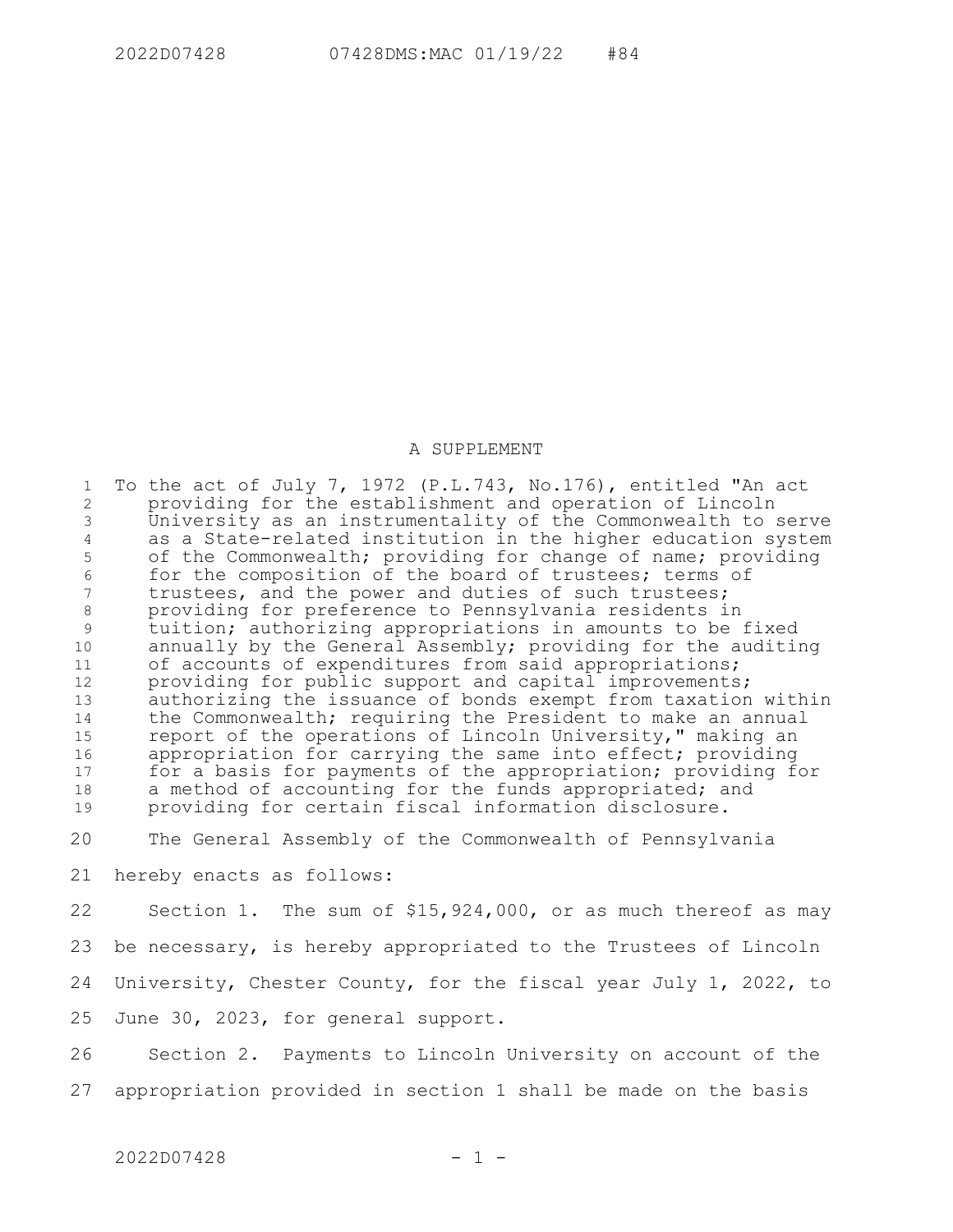of costs during the fiscal year. 1

Section 3. (a) Payments to Lincoln University of the appropriation provided in section 1 shall be made monthly during the fiscal year. 2 3 4

(b) The monthly payments shall be made in accordance with the provisions of section 2 on the basis of estimated costs. The estimate of costs shall be submitted by Lincoln University to the Secretary of Education, the General Assembly and the State Treasurer not later than 30 days prior to the date on which such payment is to be made. 5 6 7 8 9 10

Section 4. (a) Lincoln University shall apply the money appropriated by this act only for the purposes as are permitted in this act and shall at all times maintain proper records showing the application of such money. Not later than 120 days after the close of the fiscal year to which this act relates, Lincoln University shall file, with the Secretary of Education, the General Assembly and the Auditor General of the Commonwealth, a statement setting forth the amounts and purposes of all expenditures made from money appropriated by this act and costs, as provided in section 2, used as a basis for receipt of any appropriation during the fiscal year. 11 12 13 14 15 16 17 18 19 20 21

(b) The statement of expenditures and costs shall be reviewed by the Auditor General of the Commonwealth, and he shall have the right, in respect to the money appropriated by this act, to audit and disallow expenditures made for purposes not permitted by this act and to cause such sums to be recovered and paid by Lincoln University to the State Treasurer. In respect to expenditures made by the university from money other than money appropriated by this act, the Auditor General shall have the right to review only, and he shall file annually with 22 23 24 25 26 27 28 29 30